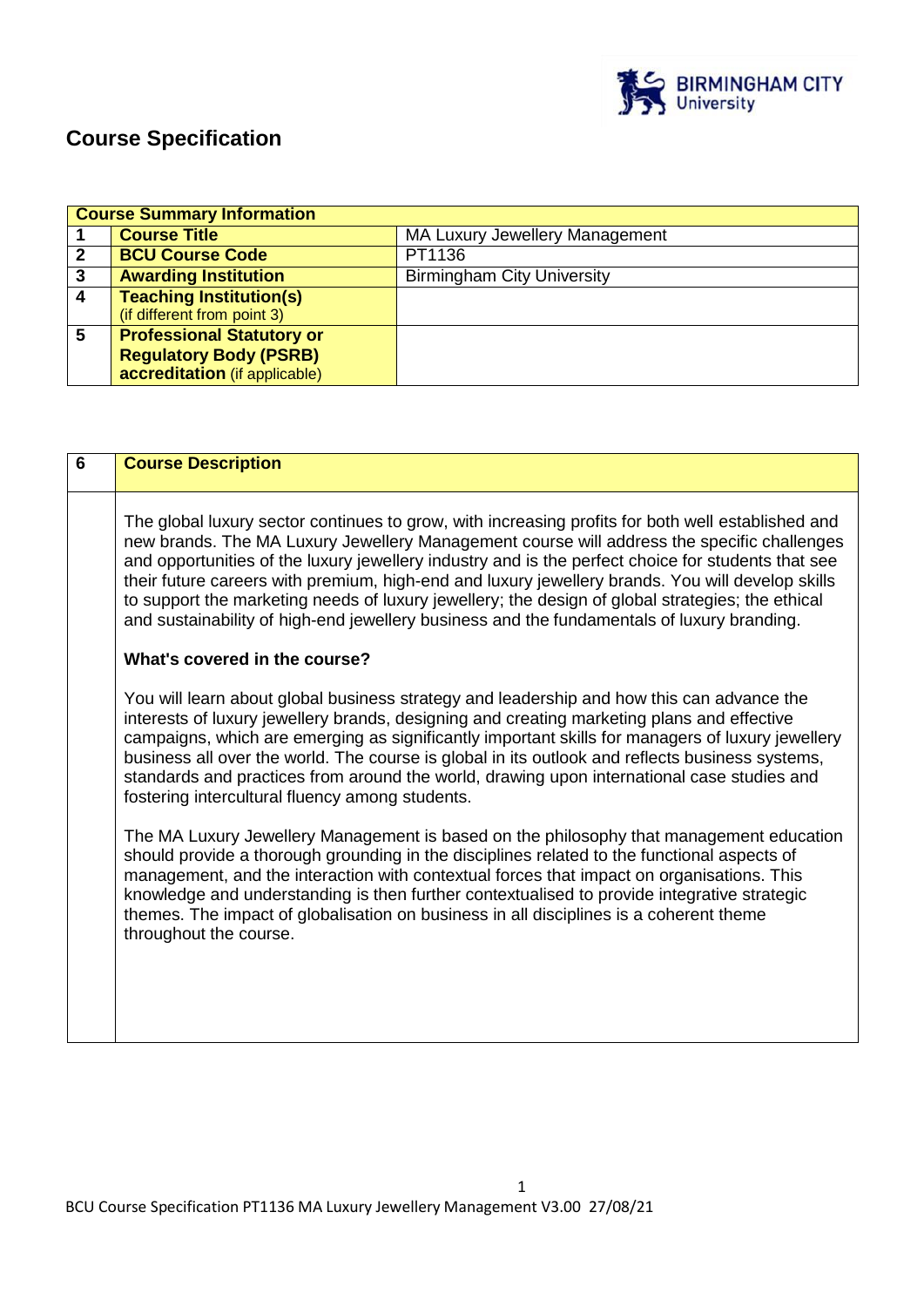

|    | <b>Course Awards</b>                                         |       |                                  |
|----|--------------------------------------------------------------|-------|----------------------------------|
| 7a | <b>Name of Final Award</b>                                   | Level | <b>Credits</b><br><b>Awarded</b> |
|    |                                                              |       |                                  |
|    | Master of Arts Luxury Jewellery Management                   |       | 180                              |
|    | Master of Arts Luxury Jewellery Management with Professional |       | 240                              |
|    | Placement                                                    |       |                                  |
| 7b | <b>Exit Awards and Credits Awarded</b>                       |       |                                  |
|    | Postgraduate Certificate Luxury Jewellery Management         |       | 60                               |
|    | Postgraduate Diploma Luxury Jewellery Management             |       | 120                              |

| Derogation from the University Regulations |
|--------------------------------------------|
| Not applicable                             |

| 9                                               | <b>Delivery Patterns</b> |                                         |                          |         |
|-------------------------------------------------|--------------------------|-----------------------------------------|--------------------------|---------|
| <b>Mode(s) of Study</b>                         |                          | <b>Location(s) of Study</b>             | <b>Duration of Study</b> | Code(s) |
| <b>Full Time</b>                                |                          | <b>City Centre</b>                      | vear                     | PT1136  |
| Full Time with<br><b>Professional Placement</b> |                          | City Centre (and<br>placement provider) | 18 months                | PT1448  |

# **10 Entry Requirements**

The admission requirements for this course are stated on the course page of the BCU website at [https://www.bcu.ac.uk/.](https://www.bcu.ac.uk/)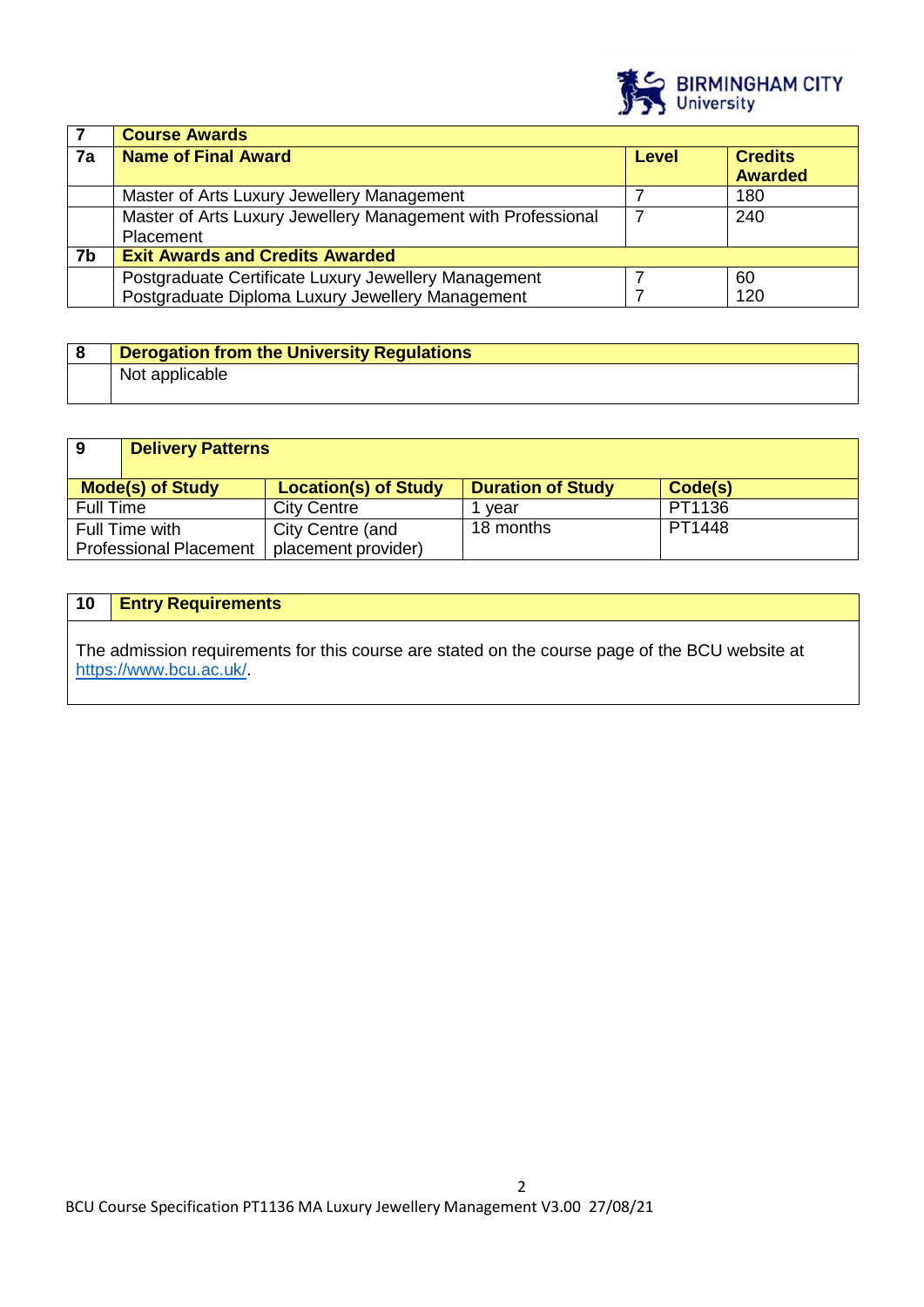

| 11                      | <b>Course Learning Outcomes</b>                                                                                                                                                                      |
|-------------------------|------------------------------------------------------------------------------------------------------------------------------------------------------------------------------------------------------|
|                         |                                                                                                                                                                                                      |
| $\mathbf{1}$            | Examine and evaluate strategic and tactical business decisions in a variety of contexts and                                                                                                          |
|                         | within your specialist discipline                                                                                                                                                                    |
| $\boldsymbol{2}$        | Conduct advanced research and enquiry to further understanding of your chosen specialism                                                                                                             |
| $\overline{3}$          | Evaluate global markets and customers, judging how international market structures and<br>strategies impact upon industry                                                                            |
| $\overline{\mathbf{4}}$ | Select and apply relevant theories, conceptual models and techniques to the solution of<br>business and management problems                                                                          |
| 5                       | Apply advanced theories, concepts and methods in relation to the functional aspects of business<br>and management within your contextual environments and your application to management<br>Practice |
| $6\phantom{1}6$         | Critically evaluate concepts, ideas and plans expressed in a variety of media                                                                                                                        |
| $\overline{7}$          | Create, identify and evaluate options to make management decisions, and be able to apply your<br>research to inform strategic business decision making                                               |
| 8                       | Apply communication and organisational skills to work collaboratively with peers from diverse<br>cultures and backgrounds in a professional manner: making effective use of contemporary and         |
|                         | emerging information and communication technologies through a range of digital and non-digital<br>media                                                                                              |
| 9                       | Apply appropriate, timely solutions to contemporary management problems                                                                                                                              |
| 10                      | Create projects to research into global business and management issues and develop business<br>ideas                                                                                                 |
| 11                      | Apply quantitative and qualitative research skills to contemporary management issues in your<br>specialism                                                                                           |
| 12                      | Use communication skills to listen, negotiate or influence others from diverse cultures and<br>backgrounds                                                                                           |
| 13                      | Demonstrate personal effectiveness through self-awareness and self-management; time<br>management and sensitivity to diversity different situations                                                  |
| 14                      | Demonstrate personal effectiveness through self-awareness and self-management; time<br>management and sensitivity to diversity different situations                                                  |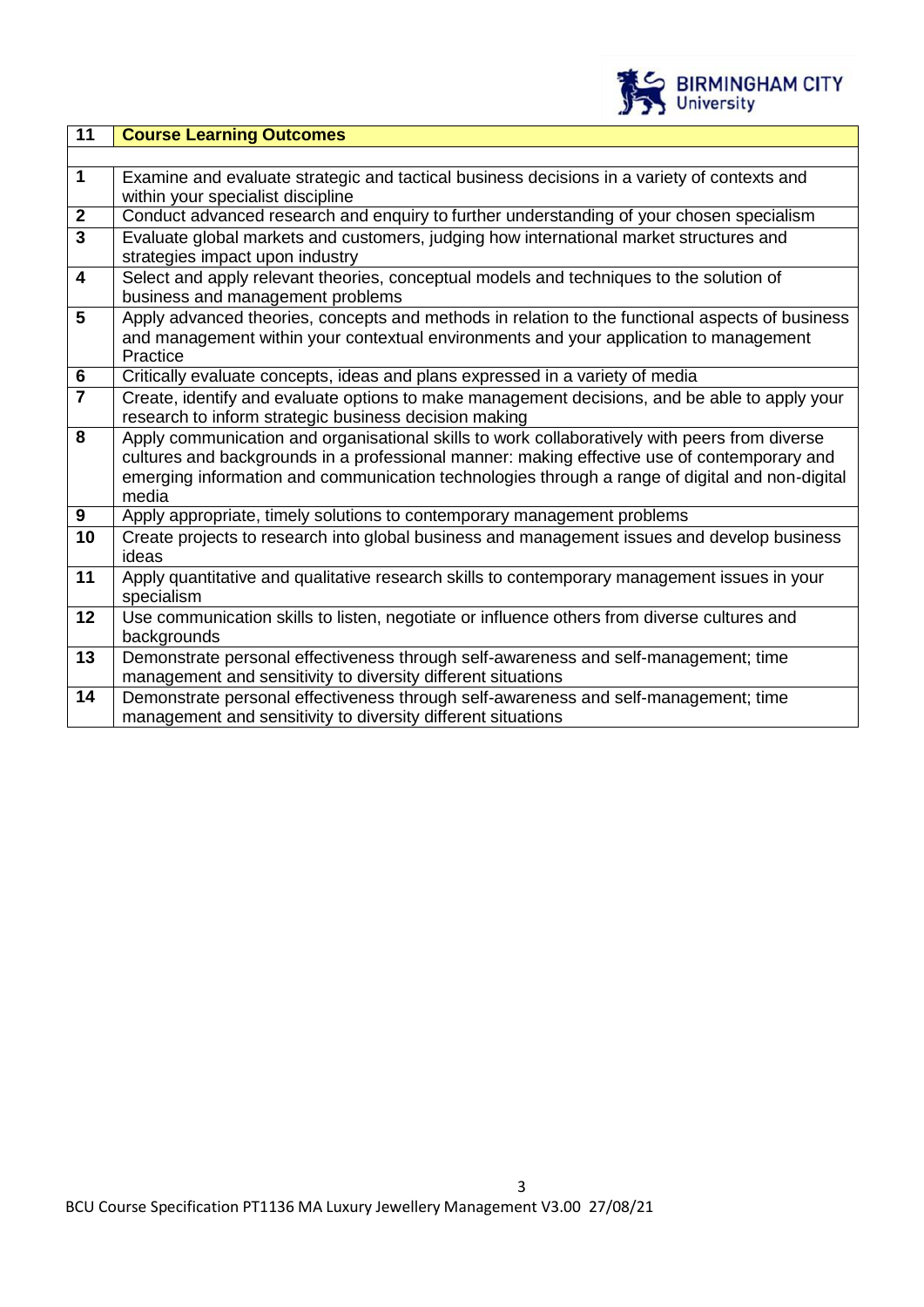

| $12 \overline{ }$ | <b>Course Requirements</b> |
|-------------------|----------------------------|
|-------------------|----------------------------|

# **12a Level 7:**

*In order to complete this course a student must successfully complete all the following CORE modules (totalling 180 credits):*

| <b>Module Code</b> | <b>Module Name</b>                           | <b>Credit Value</b> |
|--------------------|----------------------------------------------|---------------------|
| <b>ADM7004</b>     | <b>Research and Professional Skills</b>      | 20                  |
| <b>ADM7003</b>     | <b>Industry Practice and Context</b>         | 20                  |
| <b>ADM7010</b>     | Analysis and Planning for Management         | 40                  |
| <b>MAN7084</b>     | <b>Project Management - ADM</b>              | 20                  |
| <b>JEW7022</b>     | <b>Luxury Jewellery and Ethical Branding</b> | 20                  |
| <b>ADM7000</b>     | <b>Major Project (Masters)</b>               | 60                  |

## **Level 6:**

*In order to qualify for the award of MA Luxury Jewellery Management with Professional Placement, a student must successfully complete all of the Level 7 modules listed above as well as the following Level 6 module:*

| <b>Module Code</b> | <b>Module Name</b>            | <b>Credit Value</b> |
|--------------------|-------------------------------|---------------------|
| <b>PLA6003</b>     | <b>Professional Placement</b> | 60                  |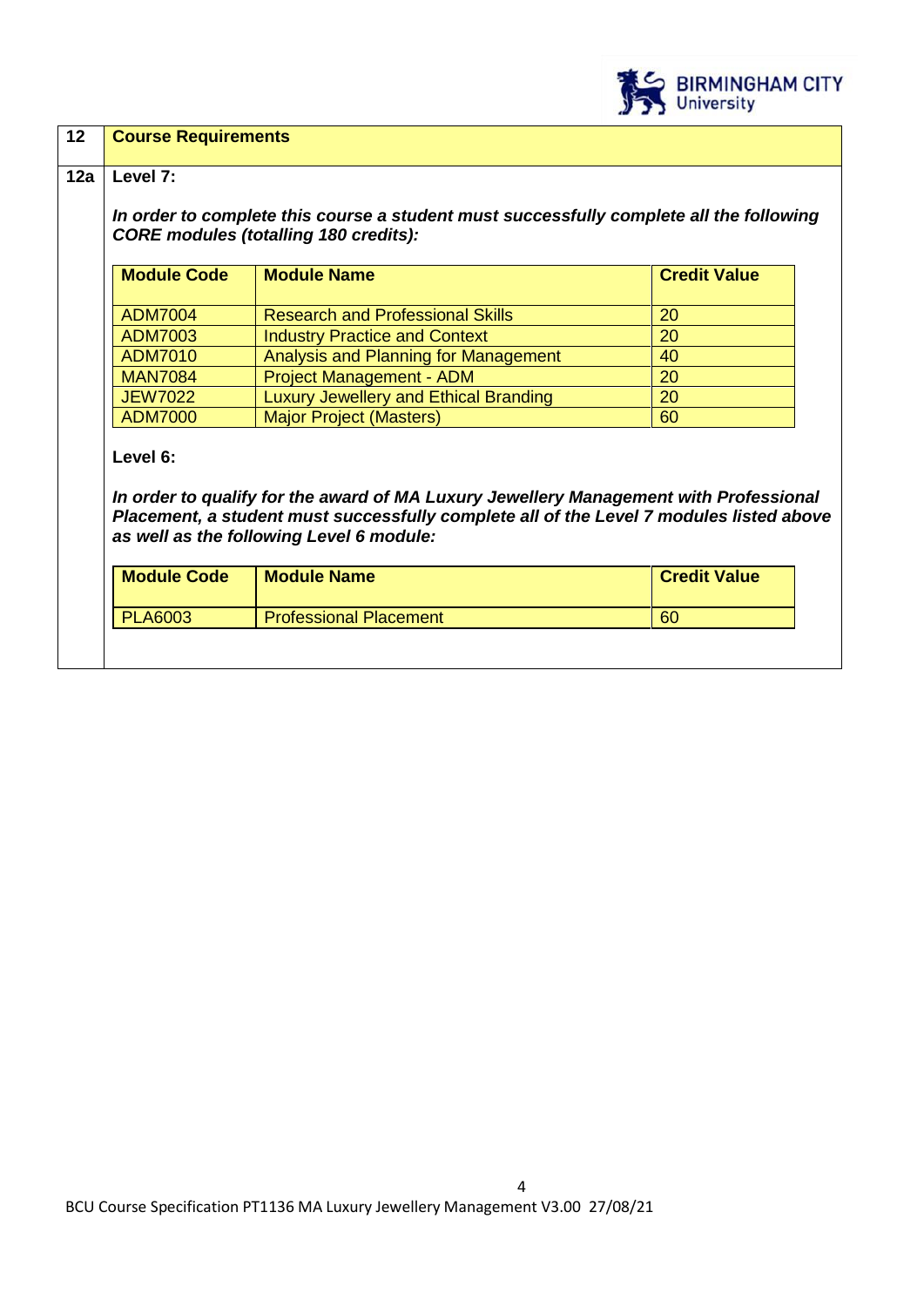# **12b Structure Diagram**



| <b>Induction</b>                            |                                                                                                                                                                                                                    |                     |                                                               |  |
|---------------------------------------------|--------------------------------------------------------------------------------------------------------------------------------------------------------------------------------------------------------------------|---------------------|---------------------------------------------------------------|--|
| Term 1                                      | Analysis and Planning for Management<br>(ADM)<br>(40 Credits)                                                                                                                                                      |                     | <b>Industry Practice and Context</b><br>(ADM)<br>(20 Credits) |  |
|                                             |                                                                                                                                                                                                                    | PG Certificate (60) |                                                               |  |
| Term <sub>2</sub>                           | Luxury Jewellery and<br><b>Research and Professional</b><br><b>Project Management - ADM</b><br><b>Ethical Branding</b><br><b>Skills</b><br>(ADM)<br>(ADM)<br>(ADM)<br>(20 Credits)<br>(20 Credits)<br>(20 credits) |                     |                                                               |  |
| PG Diploma (120)                            |                                                                                                                                                                                                                    |                     |                                                               |  |
| Term <sub>3</sub>                           | <b>Major Project</b><br>(ADM)<br>(60 Credits)                                                                                                                                                                      |                     |                                                               |  |
| MA (180)                                    |                                                                                                                                                                                                                    |                     |                                                               |  |
| Term 4                                      | <b>Professional Placement</b><br>(ADM)<br>(60 Credits)                                                                                                                                                             |                     |                                                               |  |
| <b>MA with Professional Placement (240)</b> |                                                                                                                                                                                                                    |                     |                                                               |  |